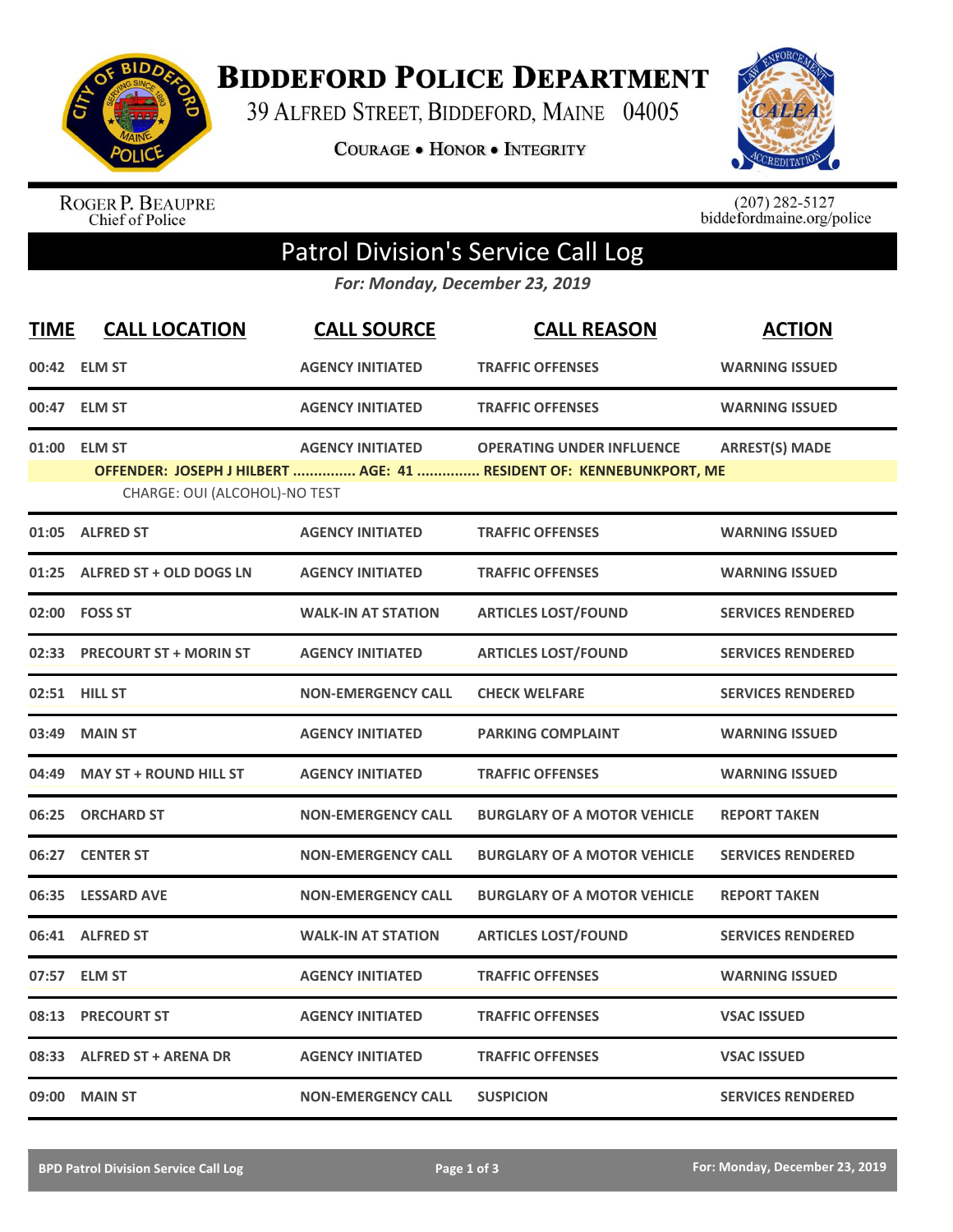| <b>TIME</b> | <b>CALL LOCATION</b>                                                                                            | <b>CALL SOURCE</b>        | <b>CALL REASON</b>                 | <b>ACTION</b>             |
|-------------|-----------------------------------------------------------------------------------------------------------------|---------------------------|------------------------------------|---------------------------|
| 09:47       | <b>ALFRED ST + CLARK ST</b>                                                                                     | <b>AGENCY INITIATED</b>   | <b>TRAFFIC OFFENSES</b>            | <b>WARNING ISSUED</b>     |
|             | 11:04 MAIN ST                                                                                                   | <b>WALK-IN AT STATION</b> | <b>WRIT</b>                        | <b>SERVICES RENDERED</b>  |
|             | 11:13 ALFRED ST                                                                                                 | <b>AGENCY INITIATED</b>   | <b>TRAFFIC OFFENSES</b>            | <b>WARNING ISSUED</b>     |
|             | 11:22 ALFRED ST                                                                                                 | <b>WALK-IN AT STATION</b> | <b>COURT ORDERED CHECK IN</b>      | <b>SERVICES RENDERED</b>  |
| 11:36       | <b>OCEAN VIEW DR</b>                                                                                            | <b>NON-EMERGENCY CALL</b> | <b>CRIM THREAT / TERRORIZING</b>   | <b>SERVICES RENDERED</b>  |
|             | 11:41 BELMONT AVE                                                                                               | <b>WALK-IN AT STATION</b> | <b>PAPERWORK</b>                   | <b>SERVICES RENDERED</b>  |
|             | 11:57 WEST ST                                                                                                   | <b>AGENCY INITIATED</b>   | <b>TRAFFIC OFFENSES</b>            | <b>VSAC ISSUED</b>        |
|             | 12:09 ALFRED ST                                                                                                 | <b>WALK-IN AT STATION</b> | <b>ASSIST PD AGENCY</b>            | <b>SERVICES RENDERED</b>  |
|             | 12:11 BRADBURY ST                                                                                               | <b>NON-EMERGENCY CALL</b> | <b>CHECK WELFARE</b>               | <b>SERVICES RENDERED</b>  |
|             | 12:14 ALFRED ST                                                                                                 | <b>E-911 CALL</b>         | <b>SUSPICION</b>                   | <b>GONE ON ARRIVAL</b>    |
| 12:16       | <b>HILL ST</b>                                                                                                  | <b>AGENCY INITIATED</b>   | <b>TRAFFIC OFFENSES</b>            | <b>VSAC ISSUED</b>        |
| 12:17       | <b>JEFFERSON ST</b>                                                                                             | <b>RADIO</b>              | <b>PAPERWORK</b>                   | <b>PAPERWORK SERVED</b>   |
|             | 12:26 ALFRED ST                                                                                                 | <b>E-911 CALL</b>         | <b>FIGHTS</b>                      | <b>REPORT TAKEN</b>       |
| 12:29       | <b>HILL ST</b>                                                                                                  | <b>NON-EMERGENCY CALL</b> | <b>SUSPICION</b>                   | <b>GONE ON ARRIVAL</b>    |
| 12:56       | <b>ALFRED ST</b>                                                                                                | <b>WALK-IN AT STATION</b> | <b>COURT ORDERED CHECK IN</b>      | <b>SERVICES RENDERED</b>  |
|             | 13:23 HILL ST                                                                                                   | <b>WALK-IN AT STATION</b> | <b>ESCORTS / RELAYS</b>            | <b>SERVICES RENDERED</b>  |
|             | 13:35 BIRCH ST                                                                                                  | <b>NON-EMERGENCY CALL</b> | <b>BURGLARY OF A MOTOR VEHICLE</b> | <b>REPORT TAKEN</b>       |
|             | 13:41 ALFRED ST<br>OFFENDER: JUVENILE - Z  AGE: 17  RESIDENT OF: BIDDEFORD, ME<br><b>CHARGE: WARRANT ARREST</b> | <b>WALK-IN AT STATION</b> | <b>WARRANT ARREST</b>              | <b>ARREST(S) MADE</b>     |
|             | 14:29 ALFRED ST                                                                                                 | <b>OTHER</b>              | <b>ASSIST PD AGENCY</b>            | <b>REPORT TAKEN</b>       |
|             | 15:02 ALFRED ST                                                                                                 | <b>NON-EMERGENCY CALL</b> | <b>COURT ORDERED CHECK IN</b>      | <b>SERVICES RENDERED</b>  |
|             | 15:18 ELM ST                                                                                                    | <b>NON-EMERGENCY CALL</b> | <b>SUSPICION</b>                   | <b>SERVICES RENDERED</b>  |
|             | 16:19 ELM ST                                                                                                    | E-911 CALL                | 911 MISUSE                         | <b>NO ACTION REQUIRED</b> |

|       | 16:19 ELM ST      | <b>E-911 CALL</b>         | 911 MISUSE                    | <b>NO ACTION REQUIRED</b> |
|-------|-------------------|---------------------------|-------------------------------|---------------------------|
| 16:24 | <b>QUIMBY ST</b>  | <b>WALK-IN AT STATION</b> | <b>CIVIL COMPLAINT</b>        | <b>SERVICES RENDERED</b>  |
| 16:38 | <b>ANDREWS RD</b> | <b>E-911 CALL</b>         | 911 MISUSE                    | <b>NO ACTION REQUIRED</b> |
| 17:01 | <b>ALFRED ST</b>  | <b>NON-EMERGENCY CALL</b> | <b>COURT ORDERED CHECK IN</b> | <b>SERVICES RENDERED</b>  |